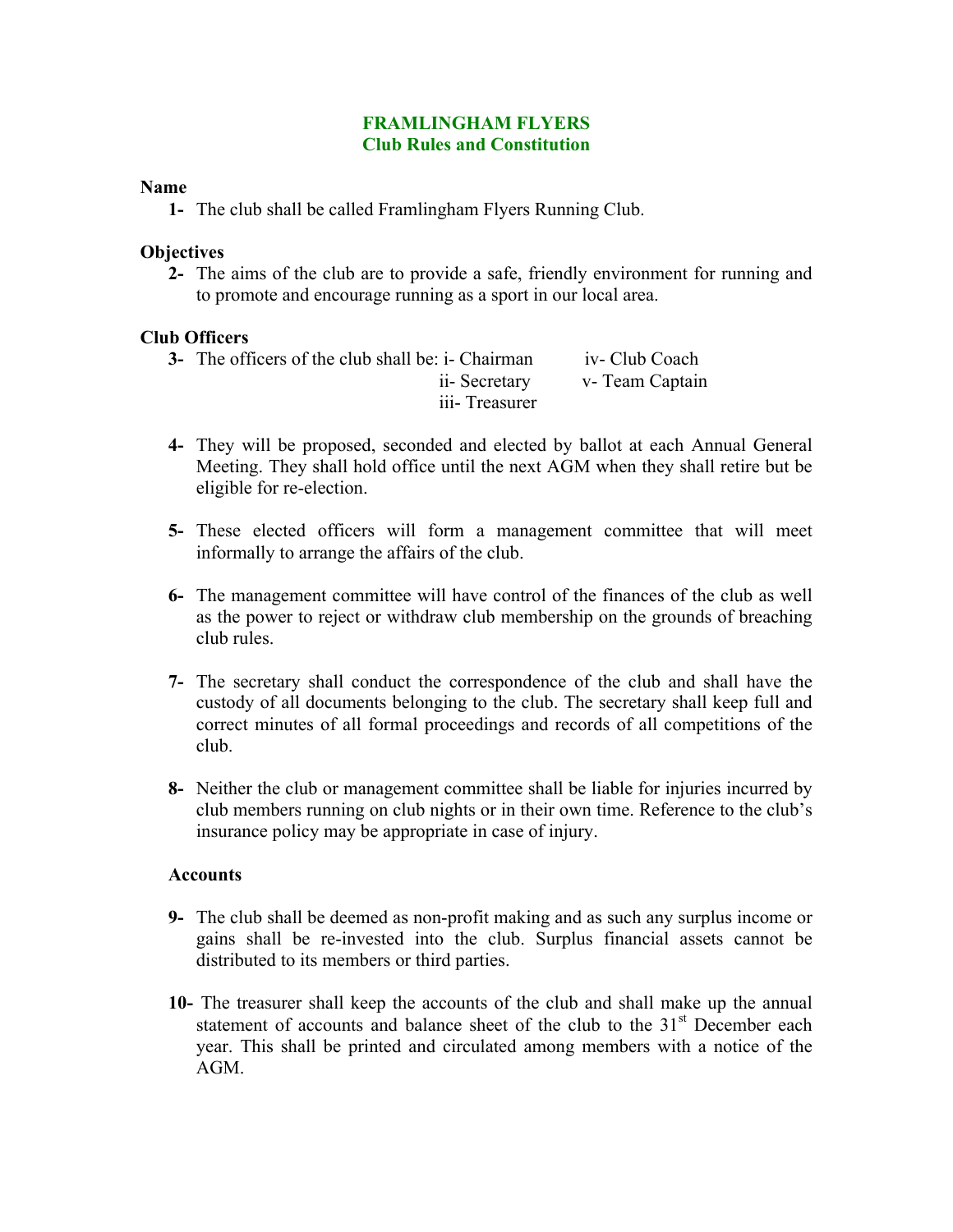**11-** All payments made for or on behalf of the club shall be made by cheque only, such cheques to be signed on behalf of the club by the treasurer and either the secretary or chairman.

# **Annual General Meeting**

- **12-** The AGM of the club shall be held each year at such date, time and place as the management committee shall determine.
- **13-** Any member wishing to move any resolution at the AGM shall give notice thereof in writing to the secretary not less than seven days before the date of the meeting.
- **14-** The management committee shall call an Extraordinary General Meeting when any question of urgent importance shall arise and shall be bound to do so on receiving a requisition signed by five members of the club.
- **15-** At least fourteen days notice of any General Meeting, specifying the agenda, date, time and place of the meeting shall be sent to every member by letter or email to their address in the club files.
- **16-** No rule of the club shall be repealed or altered and no new rules shall be made except by a two-thirds majority of the members present at a General Meeting. Twenty one days written notice of the intention to propose any new rule or alteration shall be given to the club secretary to be distributed to every member not less than ten days before the General Meeting.

# **Membership**

- **17-** Membership of the club shall be open to anyone interested in the sport on application regardless of sex, age (minimum age 16), disability, ethnicity, nationality, sexual orientation, religion or other beliefs. However, limitation of membership according to available facilities is allowable on a non-discriminatory basis.
- **18-** The club will keep annual subscriptions at a level that will not pose an obstacle to people participating.
- **19-** The management committee may refuse membership, or remove it, only for good cause such as conduct or character likely to bring the club or sport into disrepute. Appeal against refusal or removal may be made to club members.
- **20-** New members shall be required to be sponsored by two existing members and membership will be secured by an informal vote by existing members.
- **21-** Every member shall be bound by and submit to the rules of the club.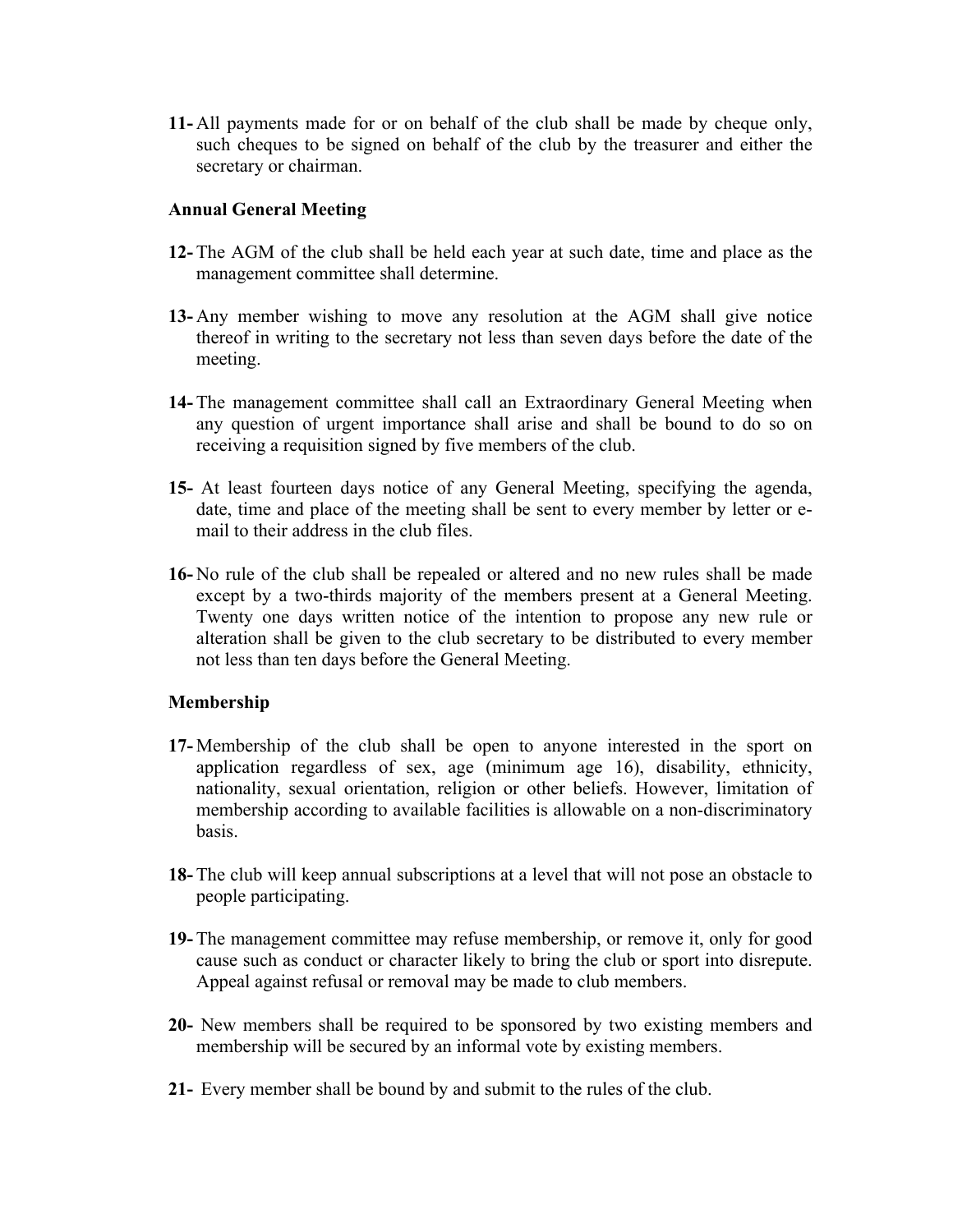## **Annual Subscriptions**

- **22-** The annual subscription for members shall be a sum determined at the AGM by a simple majority vote of the members present.
- **23-** Subscriptions shall be due on January 1<sup>st</sup> each year and be paid annually.

## **London Marathon**

- **24-** Each year the club applies for a guaranteed entry(s) into the London Marathon. This 'club place' is open to members who must apply to the management committee.
- **25-** For a member to be eligible to receive a club place, the following criteria should be met: i- The member must have been a fully paid up club member for at least one year from the date of the marathon in question.

 ii- The member must have independently applied and been rejected for a place in the London Marathon in question. Proof of rejection may be required.

 iii- Any member who has secured a club place in the previous five years shall not be eligible to reapply.

**26-** If all the criteria from Rule 24 are met by more than one club member then a random draw will take place to decide who is awarded the club place.

## **Resignations**

**27-** Any member may resign their membership by giving to the secretary notice in writing to that effect. If notice is given before February  $1<sup>st</sup>$  then that year's subscriptions may be refunded.

## **Discipline and Appeals**

- **28-** All complaints regarding the behaviour of members should be submitted in writing to the management committee. The committee will then meet to hear said complaint within ten days of the complaint being lodged. The attendance of the member against whom the complaint is being made will be decided by the management committee. If required at the meeting, the member shall be allowed to offer an explanation for conduct either verbally or in writing.
- **29-** The club secretary will take minutes of any disciplinary meeting, which will be held by the club and made available to the member upon appeal.
- **30-** The management committee has the power to take appropriate disciplinary action. In any case where disciplinary action is brought forth the member will receive at least (but not limited to ) one of the following outcomes:
	- a- An initial warning (which expires after six months)